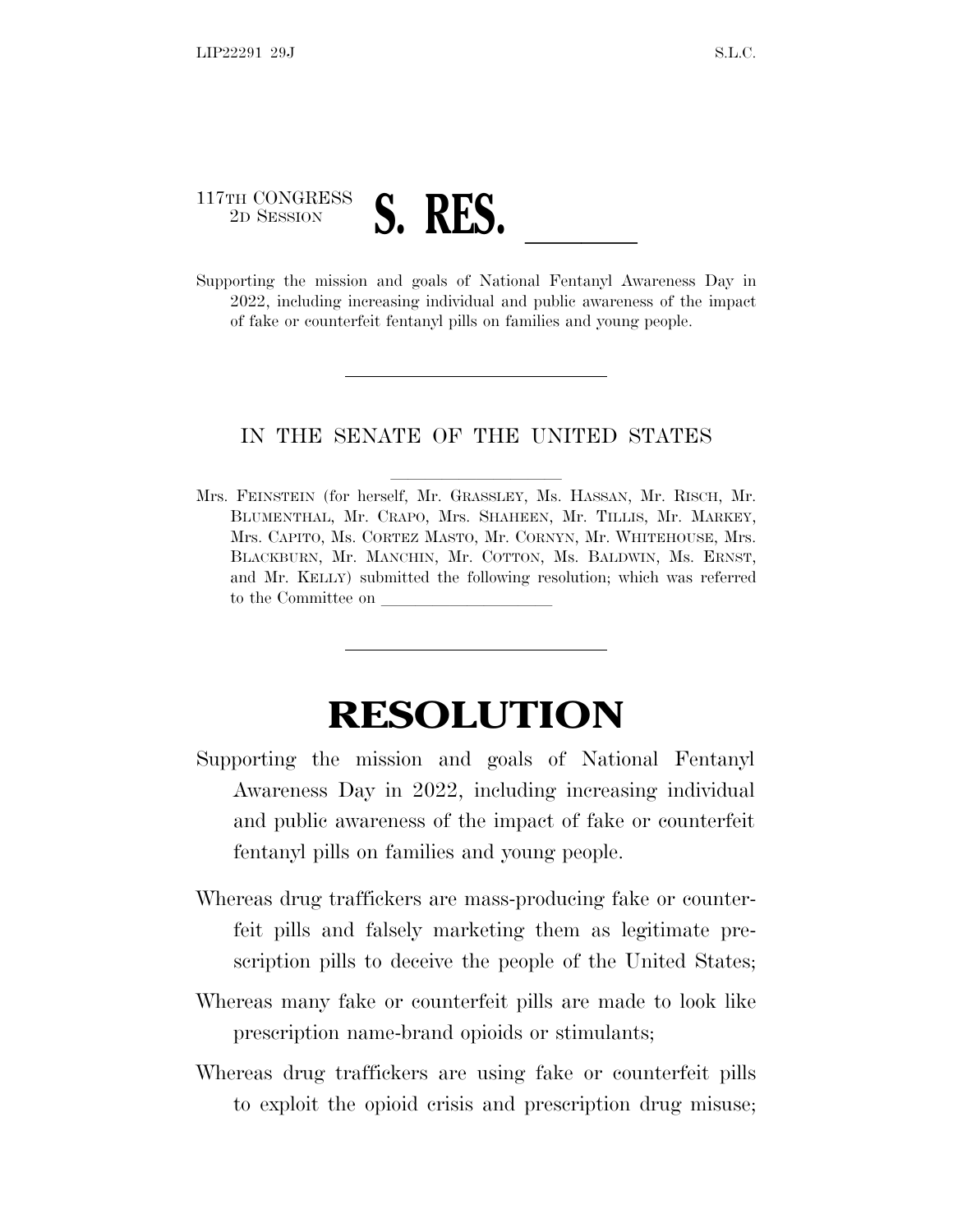- Whereas the Drug Enforcement Agency (referred to in this preamble as the ''DEA'') has observed a dramatic rise in the number of counterfeit pills containing not less than 2 mg of fentanyl, which is considered a deadly dose;
- Whereas 4 out of every 10 pills with fentanyl tested by the DEA contain a potentially lethal dose;
- Whereas counterfeit pills may also contain fentanyl-related substances and methamphetamine;
- Whereas the number of counterfeit pills with fentanyl seized by law enforcement agencies has increased by nearly 502 percent since 2019;
- Whereas more than 9,500,000 counterfeit pills were seized within the last year, which exceeds the total number of seizures for the previous 2 years combined;
- Whereas fake or counterfeit pills have been identified in all 50 States and the District of Columbia;
- Whereas illicit fentanyl has also been detected in street drugs such as heroin and cocaine;
- Whereas, for the 12-month period ending in October 2021, more than 105,000 individuals in the United States died of drug-induced deaths, and 69,000 of those deaths involved illicit fentanyl;
- Whereas, over the last 20 years, drug-induced deaths among individuals aged 15 to 35 has increased 6-fold, largely driven by the increase in illicit fentanyl drugs;
- Whereas, for the 12-month period ending in April 2021, the leading cause of death for individuals in the United States aged 18 to 45 was illicit fentanyl;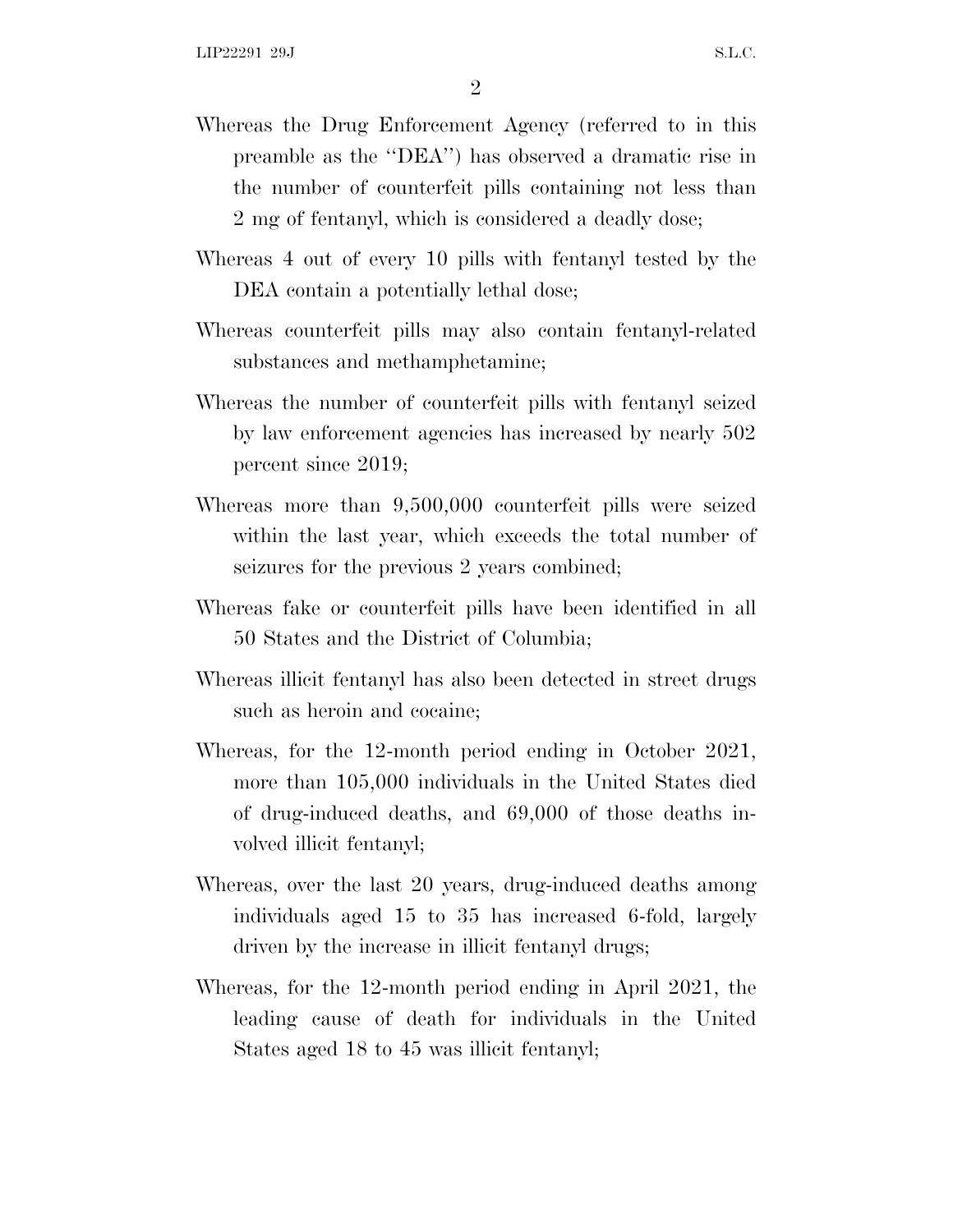3

- Whereas fake counterfeit pills are easily accessible and often sold on social media and e-commerce platforms, making them accessible to teens and youth;
- Whereas illicit fentanyl is involved in more deaths of youths than all other drug types combined;
- Whereas, in 2020, drug overdose and poisoning deaths for individuals aged 14 to 18 grew by 94 percent, which was more than 3 times as fast as the national rate and faster than any other 5-year age group;
- Whereas, in 2020, fentanyl involvement in drug overdose and poisoning deaths for individuals aged 14 to 18 grew by 169 percent, which was more than 3 times as fast as the national rate and faster than any other 5-year age group; and
- Whereas, in 2020, there were 56,516 reported overdose deaths due to synthetic opioids; Now, therefore, be it
	- 1 *Resolved,* That the Senate—
- 2 (1) supports the recognition and goals of Na-3 tional Fentanyl Awareness Day, which include in-4 creasing individual and public awareness of the im-5 pact of fake or counterfeit fentanyl pills on families 6 and young people;
- 7 (2) applauds the work of Federal, State, and 8 local law enforcement agencies that work to combat 9 the proliferation of counterfeit pills;
- 10 (3) encourages the use of existing authorities to 11 proactively stop and prevent the spread of illicit 12 counterfeit pills; and